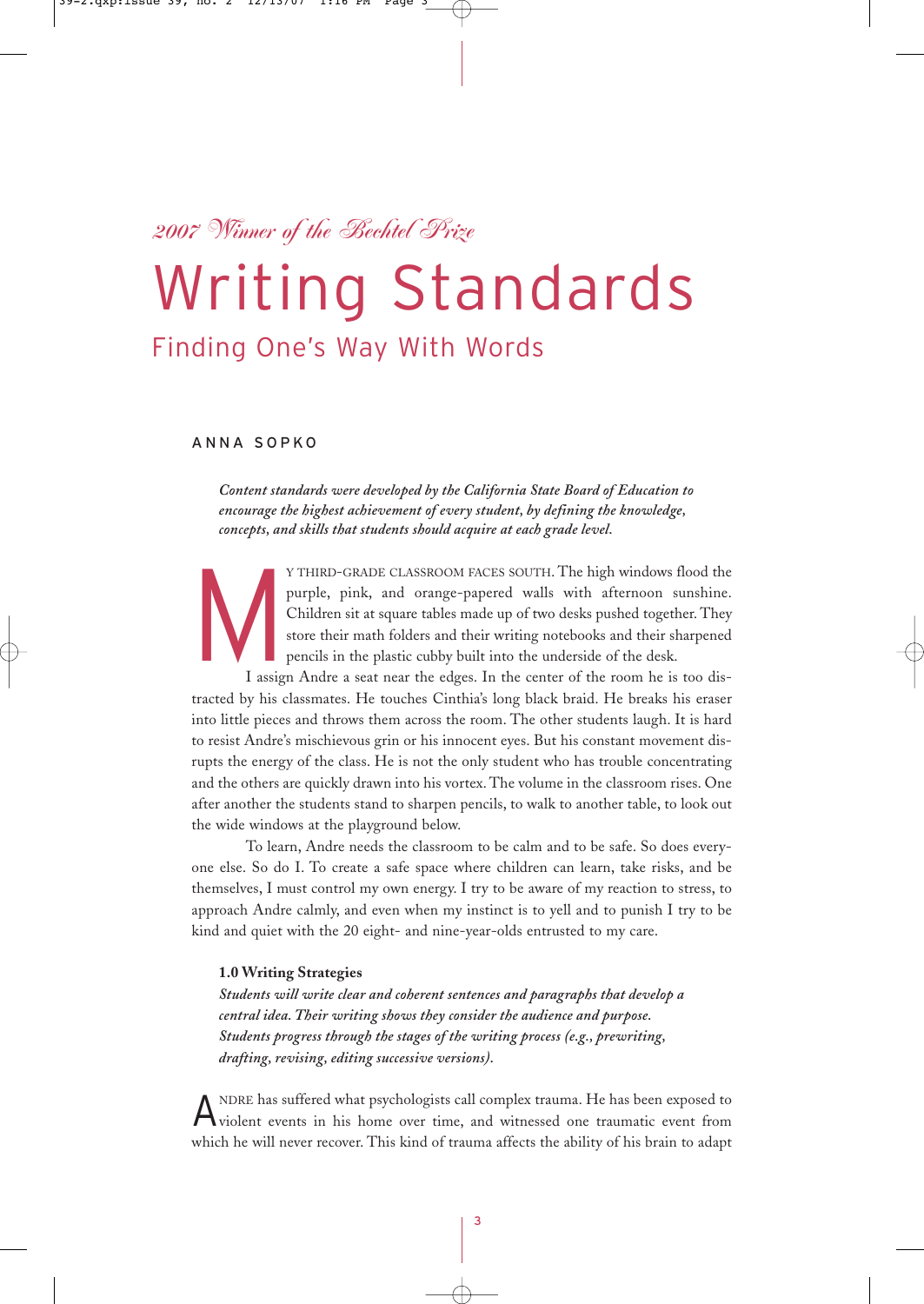Andre is overwhelmed by new and challenging work and often puts his head down and says, "I can't do it." . . . He always knows exactly what is going on around him, even though he is rarely looking at his teacher or doing the assigned task. He sings commercial jingles when we are in line. He rips entire notebooks in half and makes thick angry lines through page after page until his pencil breaks.

and learn and his capacity to regulate his emotions. As they grow, children exposed to complex trauma may have trouble trusting adults and other children, and their emotions will not always be directly linked to their current circumstance. In school they are labeled as behavior problems and misdiagnosed as having learning disabilities.

Andre is overwhelmed by new and challenging work and often puts his head down and says, "I can't do it." He shouts out when we are sitting in a quiet circle on the carpet and throws his body on the floor. He is learning how to sit apart until he is able

to calm himself. He says, "I'm not ready. I will do my math in five minutes." He always knows exactly what is going on around him, even though he is rarely looking at his teacher or doing the assigned task. He sings commercial jingles when we are in line. He rips entire notebooks in half and makes thick angry lines through page after page until his pencil breaks. At least once a week he works himself into such a state of hysteria that he cannot control himself. He throws crayons and twists paperclips backwards. He needs to be removed from the classroom. I explain to him that we cannot tolerate violence. School is a safe place. He sits still in his chair or lets me hold his hand to keep him at my side until he begins to cry quietly. Subdued, he lines up with the other children, two by two.

I do not always know the private traumas that the children in my classroom have suffered. With Andre, I am given the gift of access; knowing what happened, I can try to learn what to do to best address his needs and to create a healthy learning environment. Because of him I am learning how to be a better teacher.

For the first few weeks of school Andre could not work at all. I sat him down beside me and urged him to untangle the paperclips, which he did with intense concentration. One morning I handed him the stapler and asked him to collate and staple the homework.

"Look," he said. He held up his thumb and showed me the staple he had just driven into his soft flesh. I walked with him, speaking gently and calmly, while my heart hammered out of my chest until we were outside the classroom and I pulled the staple out.

"Andre, I have to ask you if you did that on purpose," I said. His grandmother and legal guardian had told me to keep an eye on him because he had been trying to hurt himself at home. It was cool and quiet in the hall. We could hear the sounds of kindergarteners singing in the classroom next door.

"No," he said, his big brown eyes filling with tears. "It was an accident."

"Does it hurt?" I asked, and he nodded.

We walked back into the classroom. I cleaned the two bright spots of blood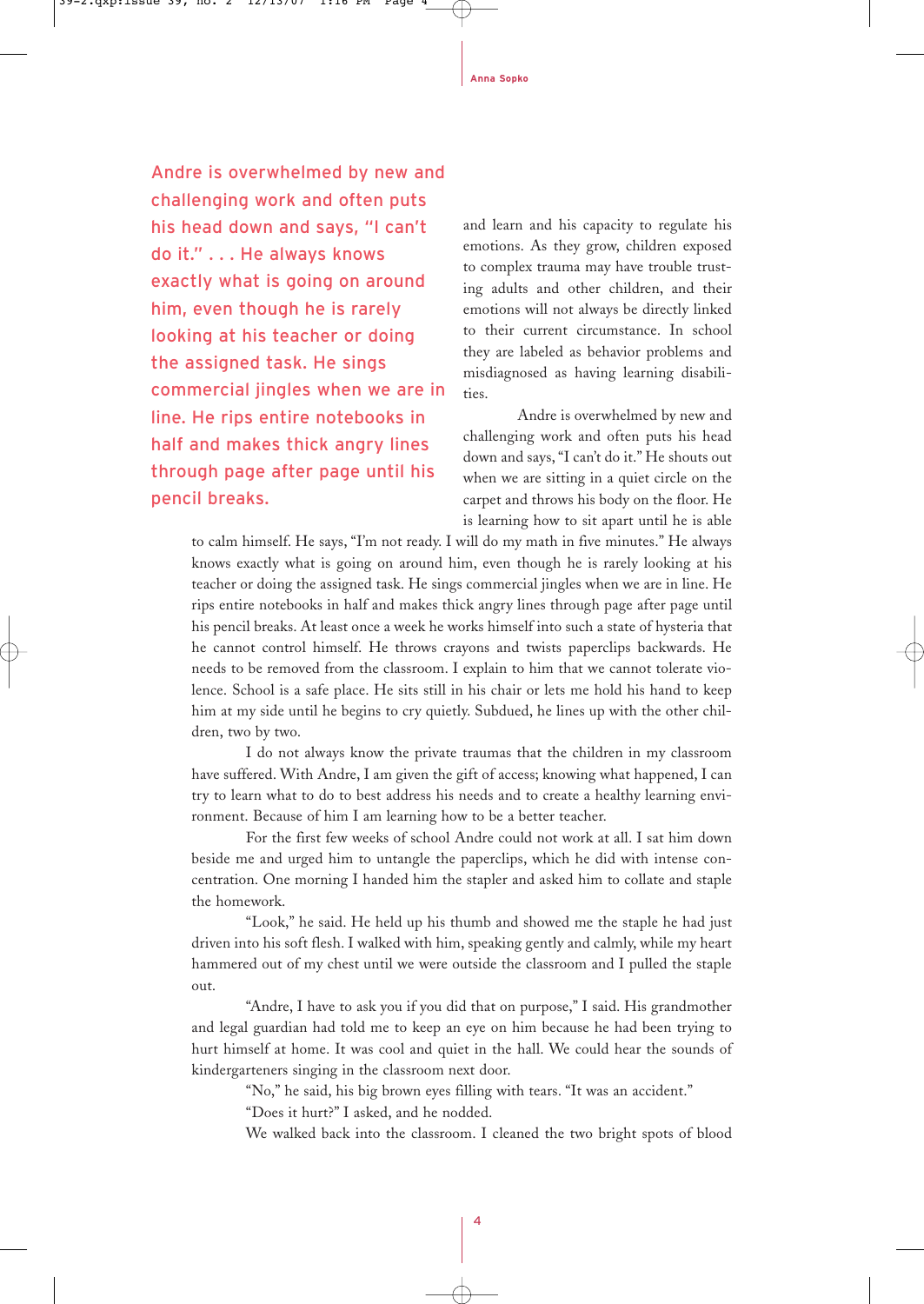with an alcohol wipe and wrapped a peach-colored Bandaid tightly around the walnut skin of this thumb.

"I don't want to you hurt yourself, Andre," I said to him.

He sat down at his desk and put his head in his hands to hide his tears from his classmates.

"What's wrong with Andre?" asked Zachary, coming close. Other children are ineffably drawn to Andre, his rare and playful smile, his dizzy hoarse laugh.

"He feels sad," I explained.

"I'm going to leave a piece of paper here," I told Andre. "When you're ready I want you to write." At the top of the page I wrote, "What's wrong?"

The other nineteen students lined up for lunch. I walked them downstairs to the cafeteria. When I came back Andre had written across the page in big letters falling off of the blue line, missing the red margin:

When I walk my leg hurts so much like it is going to break. Some pages are too difficult and I don't want to do them. Everything hurts. Andre 9-26-06

We sat together silently. Sometimes we are able to write the things that we are afraid to say. Sometimes by writing we are able to let go of the emotions that overwhelm us.

"Are you ready for lunch?" I asked Andre after we had breathed in and out ten times. He rubbed his eyes, nodded, and picked up his lunch box, which Zachary had left for him on his square table. He handed me the tear-stained paper and reached for my hand as we walked down the stairs to the cafeteria.

#### **Organization and Focus**

**1.1 Create a single paragraph.**

**a. Develop a topic sentence.**

EVERY month the third-graders are required to write a paragraph that we hang on the wall. One month we work on topic sentences, the next on transition words, then conclusions. They are learning how to organize their thoughts into big ideas and details. We call them monthly writing samples.

One day Andre sits still and writes his paragraph from beginning to end. He is calm for the rest of the morning. He finishes all of his work. He reads quietly. He raises his hand before he talks. During recess he says to the principal, "Did my teacher tell you about the good day I'm having?"

I write a note to his grandmother about his good day and then call to make sure she has received it.

"Oh, thank you," she says. "He lost the note. He responds so well to anything positive. Any bit of joy he can have in his life means so much."

Andre's mother, Tonya, was killed by her husband last summer.

I did not know Andre then, but I knew his brother Cory who had spent first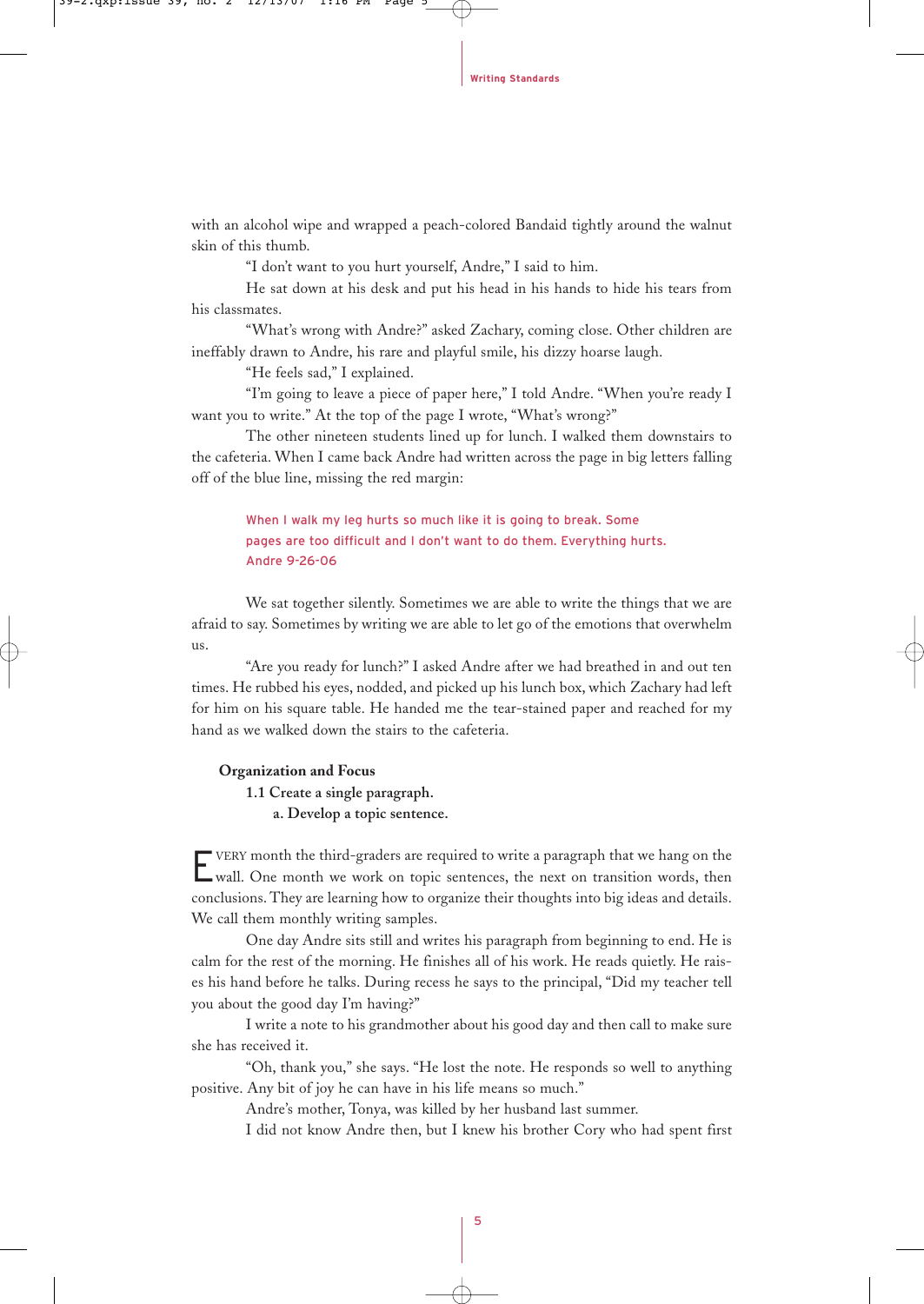grade with me, and then when I moved up another year in third grade. I knew his mother. I read the news and saw her tall and calm and beautiful. Her skin was cinnamon and her hair straightened and elegant. I pictured her standing in her white nurse's uniform in the school lobby at the end of the day, the boys' baby sister in her stroller. I remembered our parent-teacher conferences. "Cory is just like his dad," she had said. "He's a perfectionist."

When Cory was in third grade, Tonya and her husband had walked with us every Wednesday to the swimming pool. Cory Sr. had stood in the street stopping traffic until all twenty children were across the intersection.

Cory Sr. was at large for five weeks after Tonya's death.

I introduced myself to Cheryl, Tonya's mother and the boys' grandmother, on the first day of school. Cory smiled his brilliant smile up at me. Cheryl had her daughter's fine features and cinnamon skin. She met my eyes.

"They caught him yesterday," she told me. Cory Sr. had been arrested at a bus stop in a neighboring city and was being held without bail.

Andre moved from her side to mine and we walked across to the basketball court to where the other children were lining up to start third grade.

#### **b. Include simple supporting facts and details.**

"Who is your hero?" I ask Andre and he answers, "The computer. It teaches me things." "It has to be a person," I tell him. "Not an animal or a machine or a cartoon. It has to be a person, though that person doesn't have to be alive anymore." "My hero is my teacher then," he says without hesitating.

THIS month our writing sample's topic is "heroes." We discuss how a hero is someone you can admire, someone who did something that made things better, someone who was brave or who taught us something. These are the children's ideas. I write them in my big clear handwriting on the whiteboard with a green Expo marker.

"Amelia Earhart was brave because she flew around the world and she was the first woman to do that," says Zelda.

"My little sister is my hero," says Ricardo. "I used to think that babies were annoying, but when she was born I realized

that I was wrong. I love to play with her and I like it when she learns new things."

"Are we doing one of those things?" asks Andre, pointing excitedly to the writing sample wall.

"Duh," says Ricardo. "Why do you think I'm talking about my little sister?"

"Who is your hero?" I ask Andre and he answers, "The computer. It teaches me things."

"It has to be a person," I tell him. "Not an animal or a machine or a cartoon. It has to be a person, though that person doesn't have to be alive anymore."

"My hero is my teacher then," he says without hesitating.

"Me?" I ask, not understanding why he is speaking to me in the third person. He nods and looks away. In his paragraph he writes: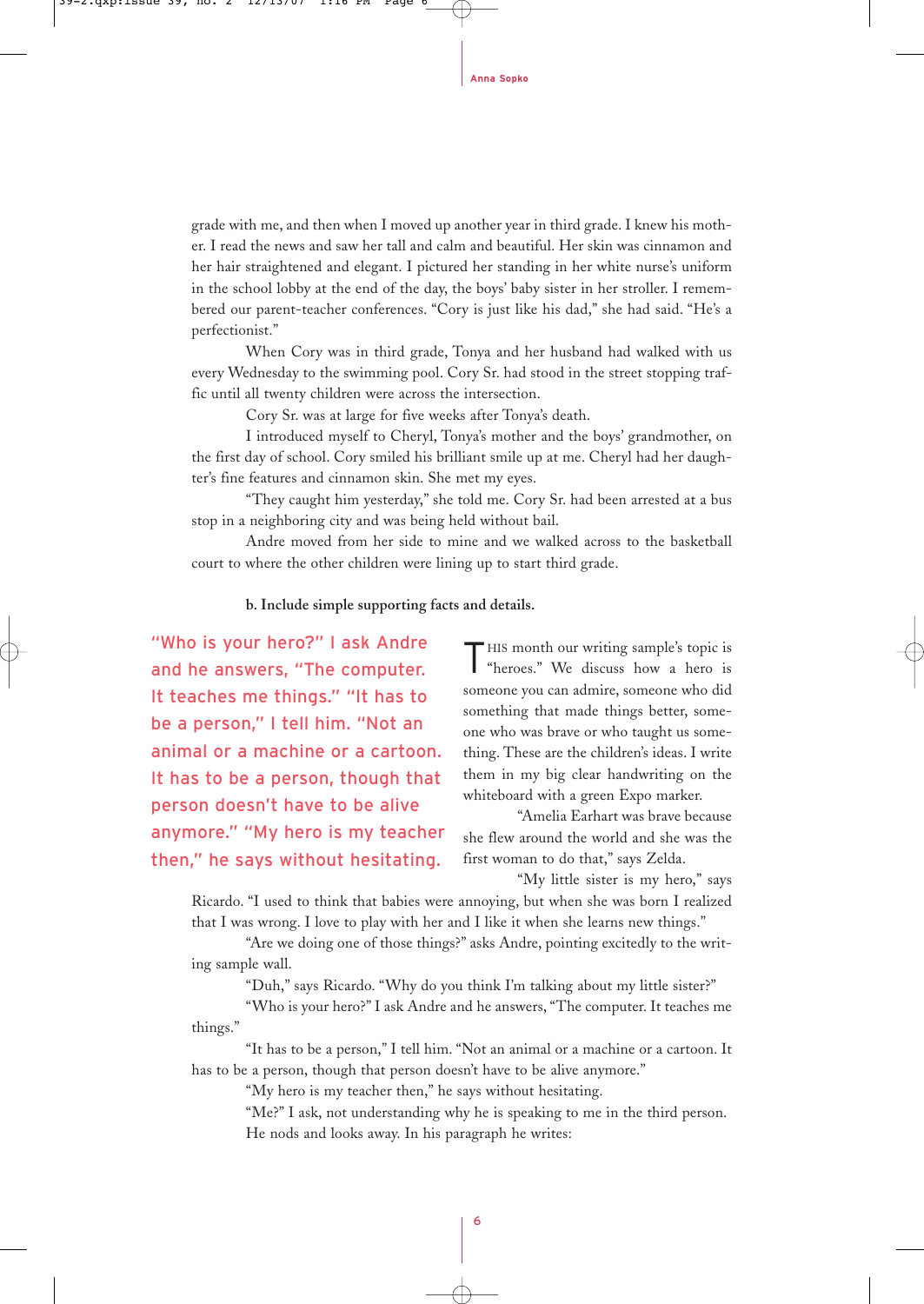My teacher Anna is my hero for three reasons. First she is good with the boys and the girls in the class. Second she is smart and she teaches me words that I didn't know. Third when I feel sick she gives me my asthma medication.

He draws a happy cartoon picture of a big pink woman with glasses saying in a bubble, "You did a good job, Andre," and a little brown boy with a round face saying, "Thank you." He forgets to write his conclusion.

At the end of the day I sit in my quiet classroom smelling the forgotten lunches and puddles of spilled Elmer's glue and think: Andre is my hero. I admire the way the emotion comes tumbling out of him like mismatched tangled socks and underwear from an overheated dryer. Andre is teaching me how to put the children's behavior in the classroom in context.

There are boys in my class who cry when they get pushed during recess; girls who rip their papers when they make a mistake; Jason who whistles while I am talking, and talks when everyone else is silent; and Daniel who harasses other children, looking for someone weaker than himself to hold his power over. I am kind and patient with

What if I knew the life story of every student in my class? Would I be more tolerant of their sudden outbursts? Would I find more effective ways to deal with their destructive behavior?

Andre because I know he has lost his mother. I cannot know how many of Andre's eight years were lived with the threat of violence in his home. I allow his unpredictable behavior because I know the trauma he experienced makes it difficult for him to regulate his own emotions. What if I knew the life story of every student in my class? Would I be more tolerant of their sudden outbursts? Would I find more effective ways to deal with their destructive behavior?

We all carry a heaviness inside of us. We all have secrets. Some people have learned to look like they are not suffering. Others act like they are the only ones who know what pain is. I watch Andre's brother, Cory, sitting on the bench at the end of school waiting for his grandmother to come pick them up in her baby blue mini-van and I see the way his face has closed down. He deals with sadness the way that I do. He locks it inside and prays that it will not come out at unexpected moments. He puts his sadness in a bottle and seals it with a rock. I recognize his silent stare.

#### **Penmanship**

**1.2 Write legibly in cursive or joined italic, allowing margins and correct spacing between letters in a word and words in a sentence.**

Set up a single desk that I call the "peace table" in the corner of my classroom. I explain to the children that they can go there if they are having a feeling and they need a break set up a single desk that I call the "peace table" in the corner of my classroom. I explain from working. We name some basic feelings together: happy, sad, angry. I have learned that children who have experienced complex trauma may have trouble both identifying and regulating their emotions. I suggest some more complex feelings: frustrated, proud, confused. We go around the circle and each child says how they are feeling that day.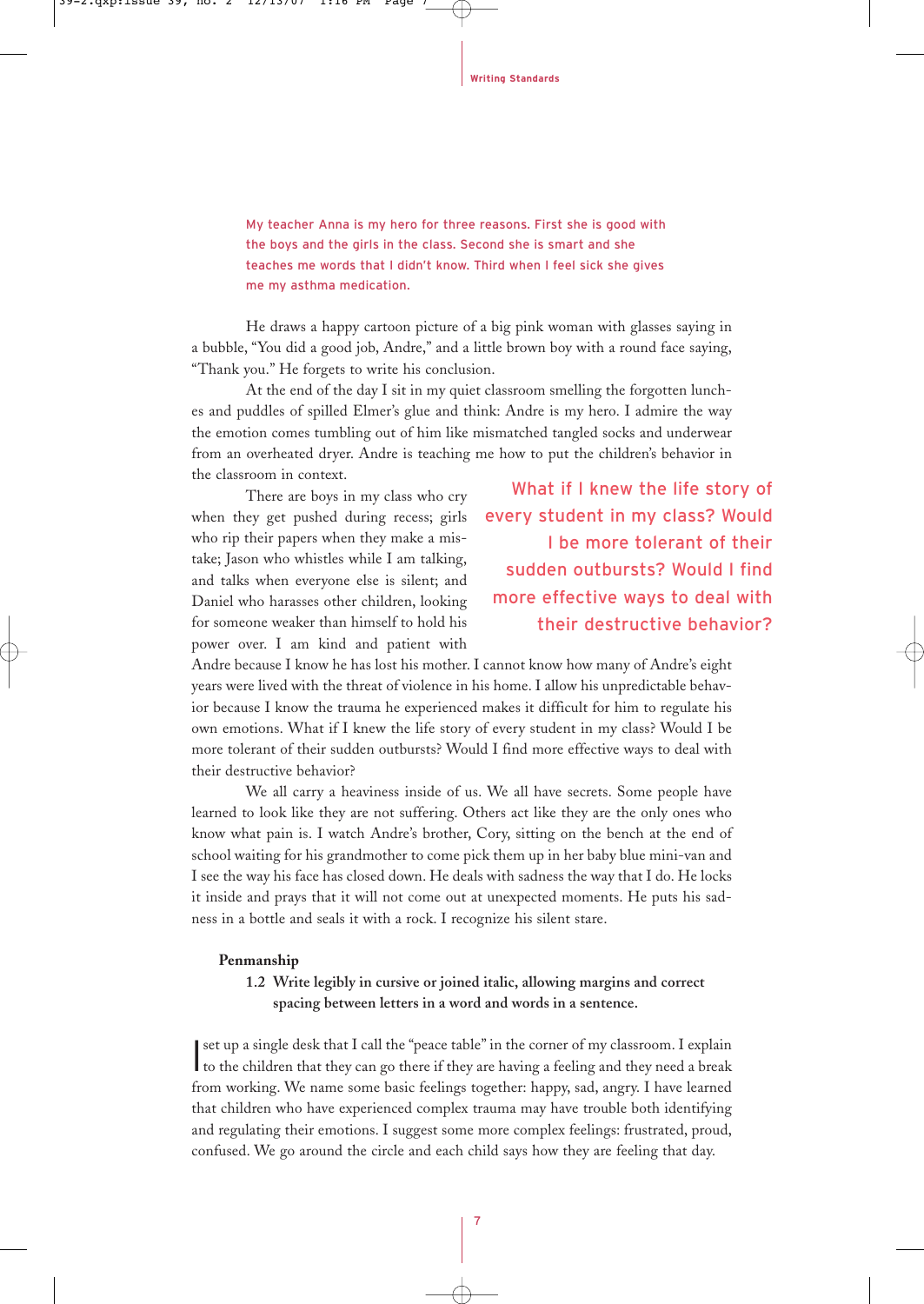When Andre sits at the table he draws pictures of dragons breathing fire. Sometimes he takes a red pencil and draws hard circles through page after page of lined paper. He crumples the paper and throws it away. Sometimes he staples the pages together.

"Can I pass?" says Andre when it is his turn. I nod. When we come back to him he says, "I don't know. I don't know what I'm feeling."

"That's OK too," I say to the class. "Sometimes we don't know what we're feeling."

He listens to the other children talk about their feelings. He watches them sit at the peace table and write using the

sentence frame that I have posted above it: I feel tired because I didn't get enough sleep last night. To solve the problem I think I need to rest. Or: I feel frustrated because the math test was too hard. To solve the problem I need you to give me a copy of my times tables to practice.

When Andre sits at the table he draws pictures of dragons breathing fire. Sometimes he takes a red pencil and draws hard circles through page after page of lined paper. He crumples the paper and throws it away. Sometimes he staples the pages together.

One day he says, "I'm not ready to work," and he goes to sit at the peace table. The students have already gone down to lunch when I find his note on my desk. With his thick uneven letters Andre has written: I feel happy because I am at school today and I am with my friends. I think that today is going to be a good day.

# **Research**

# **1.3 Understand the structure and organization of various reference materials.**

WE are doing a research project about immigration. Students interview a family member to find out who was their first ancestor to immigrate to the United States. Many of the children are first-generation. They tell stories of crossing the Mexican border with their parents. They interview their dads and their moms.

"You're lucky because you have a great-grandmother," I tell Andre. "You can interview her." He is unconvinced. Day after day he refuses to turn in his interview. Finally he says, "I think that someone in my family was from Africa."

I explain that ancestor means someone from a long time ago and tell him that his ancestors were probably forced to come to the United States on a boat. I give him a book of photographs called *A Day in the Life of Africa*. He sits quietly turning the pages. "Look," he says, "they have computers. There's a beach."

Sitting in the circle overwhelms Andre. He cannot help talking to his friends and is tired of my reprimands. "Can I sit and look at the book about Africa instead?" he asks, and I agree.

I am also doing research. I understand that complex trauma causes children to struggle with their emotions. But I also learn that it actually makes parts of their brains shut down. In *Reaching and Teaching Stressed and Anxious Learners in Grades 4–8:*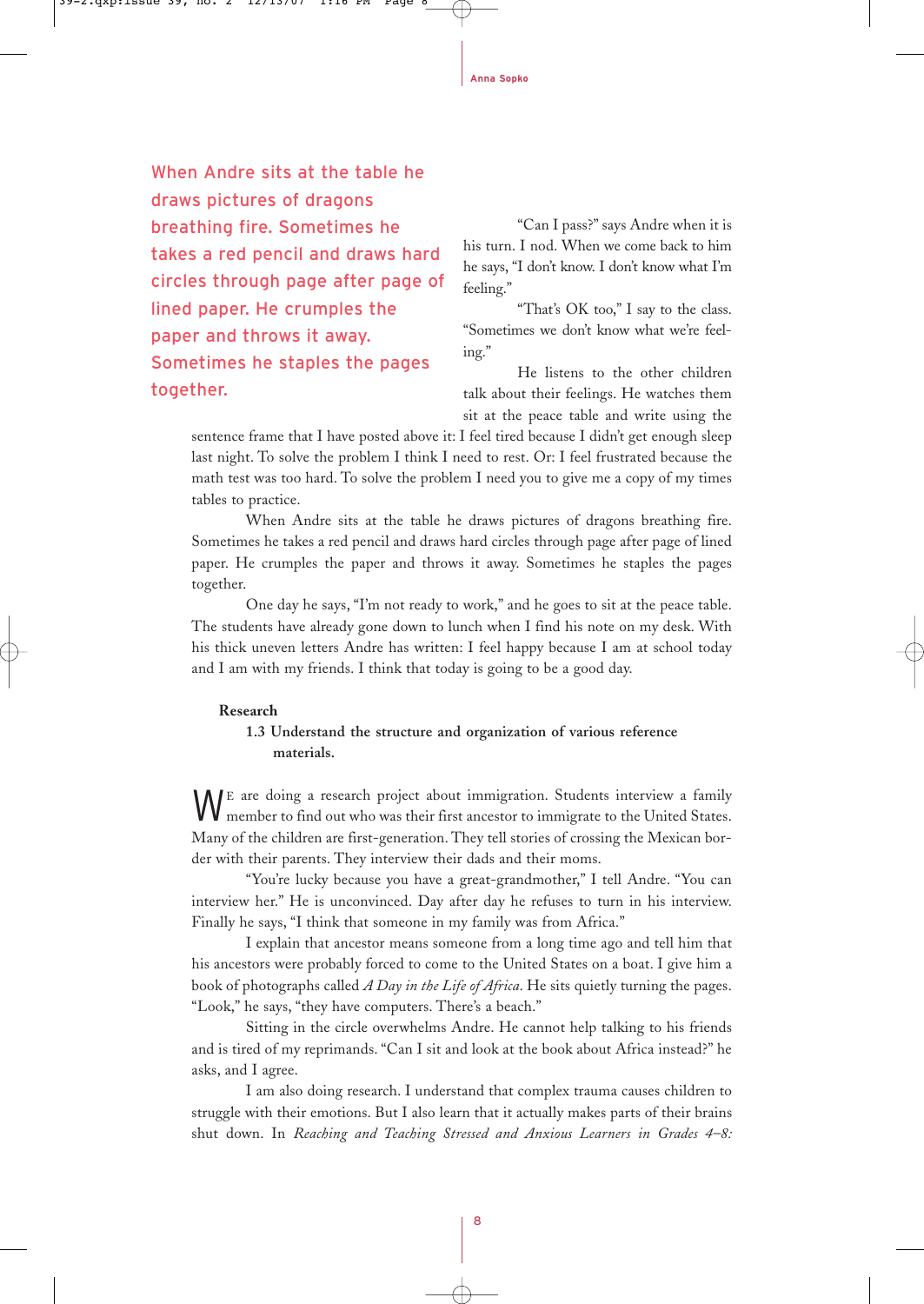*Strategies for Relieving Distress and Trauma in Schools and Classrooms*, Barbara E. Oehlberg explains that "when in a state of anxiety, the brain cannot recall information processed and stored successfully during less stressful times. This limits the student's ability to demonstrate successful learning—and successful teaching. Test-taking becomes an intimidating nightmare for such a student." (p. 13)

When it is time to take the California Standards Test (CST), the week-long high-stakes standardized exam, Andre shuts down. "I'm not smart," he says and refuses to fill in the bubbles in the booklet in front of him. He has made so much progress. His frightening drawings of dragons breathing fire have converted into brightly colored dogs with big eyes. Sometimes a tear comes out of the dog's eye. Sometimes a cartoon bubble comes out of his mouth and says, "I feel sad." But now he puts his head down over the test. He throws erasers across the room. I tell Cheryl that she has the option of pulling Andre out and exempting him from the standardized testing, but he keeps coming to school.

"Do your best," I say. I try to stay calm in the face of Andre's rage. "During stressful times, teachers can easily get 'hooked' by a student's behavior, only to discover

we ourselves have been triggered into downshifting, making it unlikely that we could choose our response," Oehlberg writes. "In other words, we find ourselves reacting." (p. 20) I try to project something calm and quiet. I let myself be calm and quiet inside myself so that the projection is real. Andre hands me his test and reaches for the colored pencils. I am not only learning about teaching; Andre is showing me how to be a better person.

I try to project something calm and quiet. I let myself be calm and quiet inside myself so that the projection is real. Andre hands me his test and reaches for the colored pencils. I am not only learning about teaching; Andre is showing me how to be a better person.

#### **Evaluations and Revision**

# **1.4 Revise drafts to improve the coherence and logical progression of ideas using an established rubric.**

ANDRE asks if he can re-write his story. As part of our fiction unit we have been talk-ing about main characters, setting, problem, and solution. He doesn't want to write about the lost dog anymore. I tell him yes, he can re-write his story as many times as he needs to.

In "Turtle at the Beach," the sand is just right, not too warm and not too cold. A turtle goes out to find food for his family. He walks and walks until he finds the food and comes back. Then his wife gives him a big old kiss. They eat the food with the children, just like it was dinner.

Andre cannot get his drawing right. He asks if his brother Cory can come over from fourth grade to help him. Cory comes and they lie on the carpet together arguing about the shape of the shell of the father turtle.

Later Cory is gone and we are assembling ourselves into a circle on the carpet.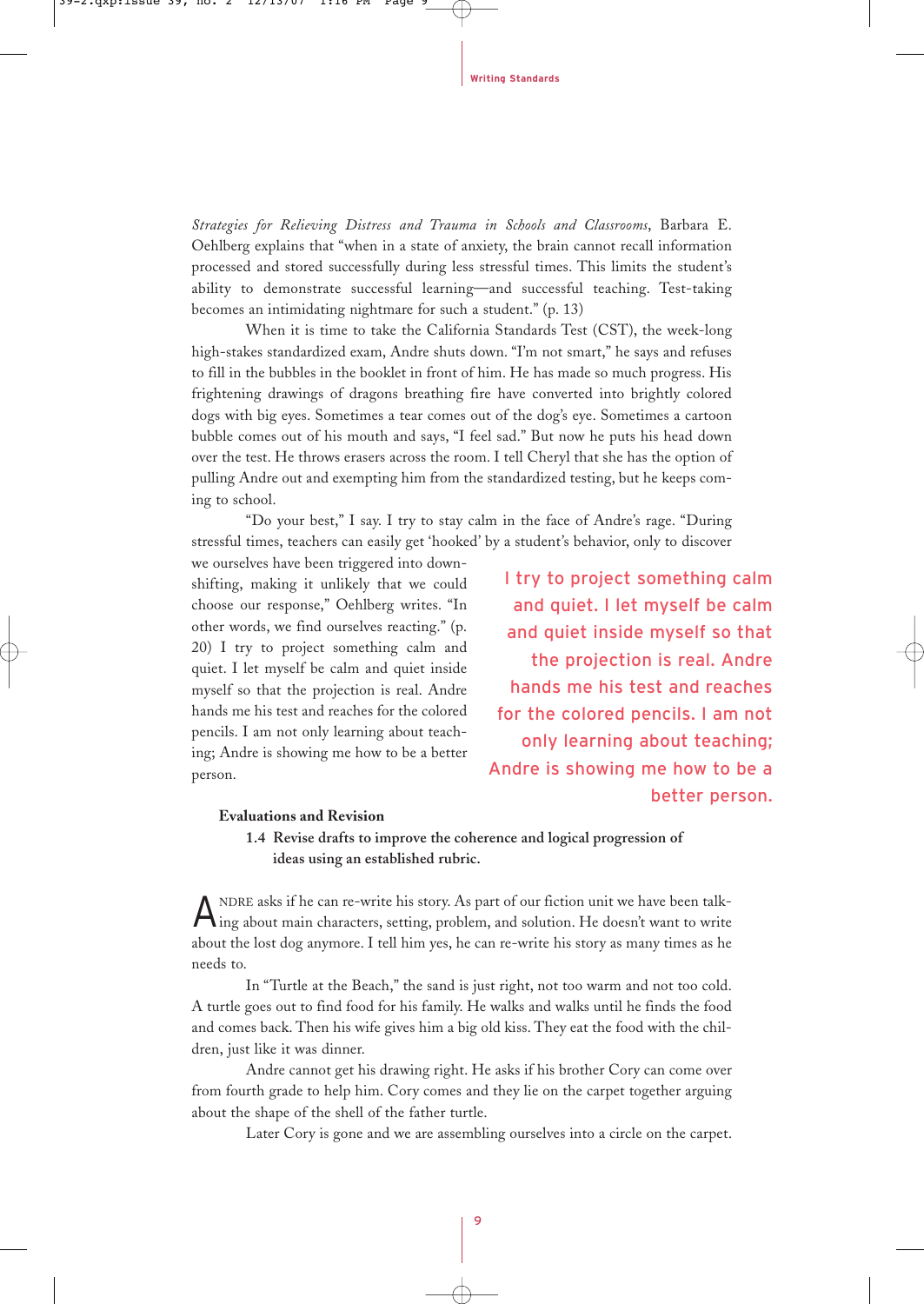Andre is bent over the recycling box ripping his picture into tiny pieces.

"After all that?" I ask, teasing him, and he starts sobbing. He buries his head in his arms, covers his face with his black T-shirt and sobs.

"What's wrong?" asks Daniel. Daniel is mainstreamed from special education. His English is nearly unintelligible, but he and Andre adore each other. They have built a house out of an abandoned table in the playground and invite anyone to join them in it during recess. They embrace each other every morning. "My friend," says Daniel quietly. Andre does not lift his head. I explain that Andre's turtle did not come out the way he wanted it and Daniel nods seriously. I wrap my arm around Andre's sweaty shoulders and tell him we have lots more time. He can draw another turtle tomorrow. It doesn't

I wrap my arm around Andre's sweaty shoulders and tell him we have lots more time. He can draw another turtle tomorrow. It doesn't have to be perfect. "Yes it does," he says angrily. "It does have to be perfect."

have to be perfect.

"Yes it does," he says angrily. "It does have to be perfect."

Andre and Cory are witnesses in their father's trial. During the pre-trial hearing Andre asks his grandmother Cheryl to sit where he can see her so that he doesn't have to look into his father's eyes while he is speaking. The lawyer suggests that he use his "outside voice" and so Andre

testifies loudly and clearly about what he heard on the morning of his mother's murder.

"I am learning more than I ever wanted to know about the legal system," Cheryl tells me. The children are offered no protection, no anonymity. Their father has insisted on his "right to face his accuser," a right guaranteed by the Constitution, a right that cannot be waived even in the extreme circumstance that the "accusers" are eightand nine-year old boys, his sons.

Now Andre twists his paper in his hands, the picture of a turtle that he cannot get right, the picture of the perfect father, and he rips it to shreds.

# **Writing Applications (Genres and Their Characteristics)** *Students will write compositions that explain familiar objects, events, and experiences.*

**a. Provide a context within which an action takes place.**

CHERYL sits in my classroom one autumn day with her calendar in front of her. I hold<br>CAndre's notebook in my lap. Neither one of us opens them. "He is beating himself up for what happened," she tells me. I feel the loss of Tonya's gentle presence in the school, her white uniform standing in the lobby, and I feel a sadness deep inside my stomach for these two boys and their baby sister who will continue to live without her. I have started writing about Andre. Putting the words on paper helps me to detach myself from the terrible sadness.

Cheryl tells me about the day her daughter died.

I do not wipe away the hot tears that roll down my cheeks.

"I'm so sorry," I say.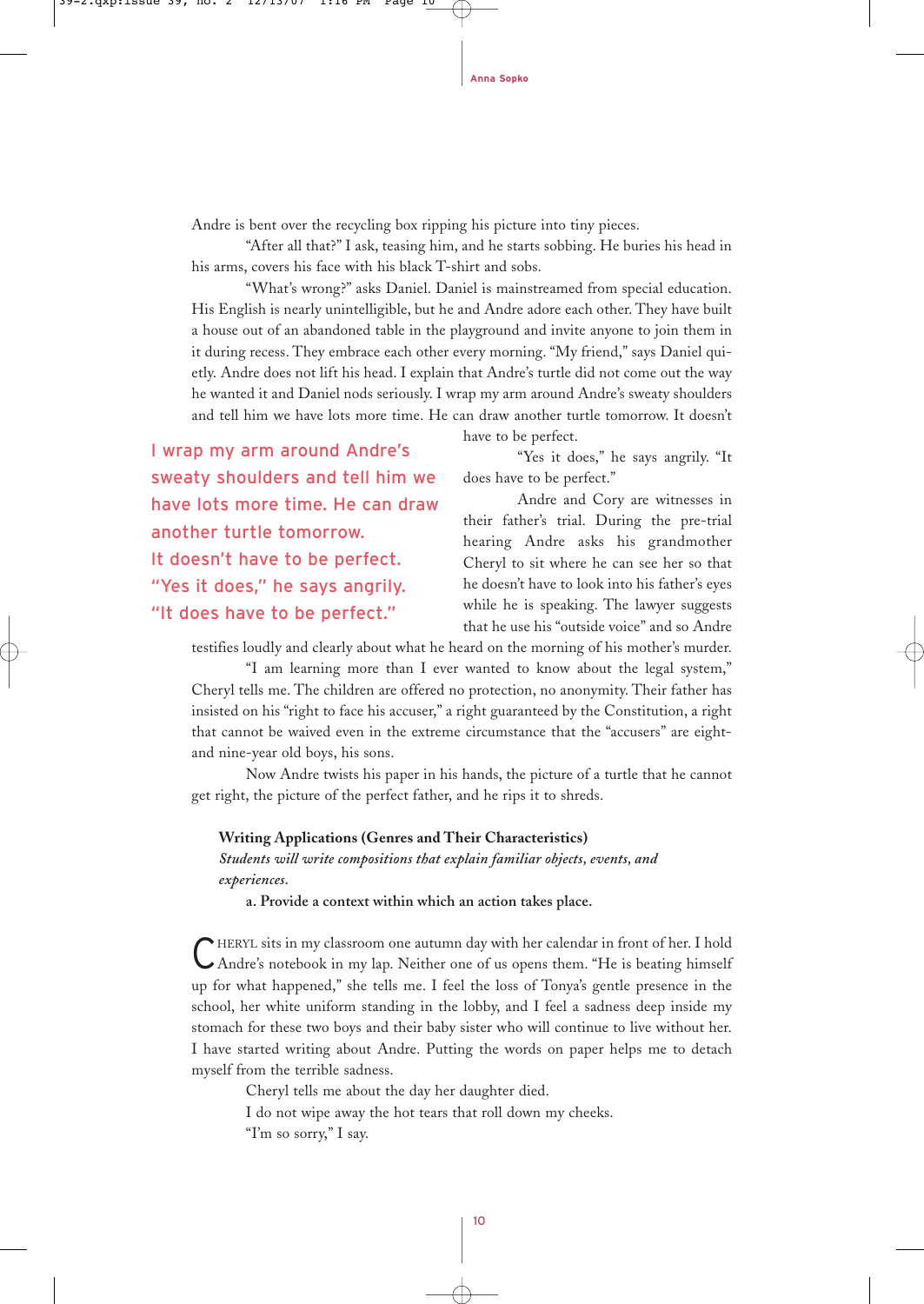She nods.

"They are lucky to be with you," I tell her.

"No, Anna," she says. "I'm the lucky one. I lost my daughter, but I see her living on every day in those children. We're lucky to have them."

#### **c. Provide insight into why the selected incident is memorable.**

THE colorful dogs with their big eyes are gone, and Andre is back to drawing the scary dragons with their mouths full of teeth. He draws compulsively—in his math notebook, on scrap paper from the recycling box, on other people's papers, on his desk, on a fat pink eraser. The dragon's teeth are exquisitely detailed. Andre's father's trial is com-

ing up. He meets with the lawyer to prepare his testimony.

One day Cheryl calls to tell me that the boys will be late to school. They have been asked to come into the police station to give DNA samples.

"It's the same station they went to when she died," Cheryl says. She is outraged. "If this is hard for me as a fifty-something-year-old grandmother, what is it like for these boys? They're children, Anna," she says. "They're only children."

The trial has been delayed again.

"We need this to be over," Cheryl tells me. "We need to get on with our lives."

The next day Andre puts his head down during social studies and sleeps. "He's "Rest," I say, and put my hand on his head, feeling for a moment the coarse curls of his short hair. I lift my hand. I watch his shoulders rise and fall regularly. I want to take it all away. I want the world to be safe for him again. I do not know where to draw the line between my job and responsibilities and the tremendous love that I feel for this child.

snoring," says Kendra who is supposed to be his partner but is content to do her work by herself.

"Are you sick?" I ask when he sits up. He shakes his head.

"I'll try to work," he says. He tries to hold his heavy eyes open but his head dips and falls over his textbook.

"Rest," I say, and put my hand on his head, feeling for a moment the coarse curls of his short hair. I lift my hand. I watch his shoulders rise and fall regularly. I want to take it all away. I want the world to be safe for him again. I do not know where to draw the line between my job and responsibilities and the tremendous love that I feel for this child.

Oehlberg writes, "Only when the youngster feels totally safe will the numbing begin to subside. Unfortunately, the adults in that student's life have moved beyond recalling the event, and the student may be with a different teacher." (p. 15) The school year is almost over. I'm not sure I'm ready to let Andre go to fourth grade.

I look away. The afternoon sun pours through the wide open windows of the classroom. The children are working quietly, brown heads and blond bent over the sec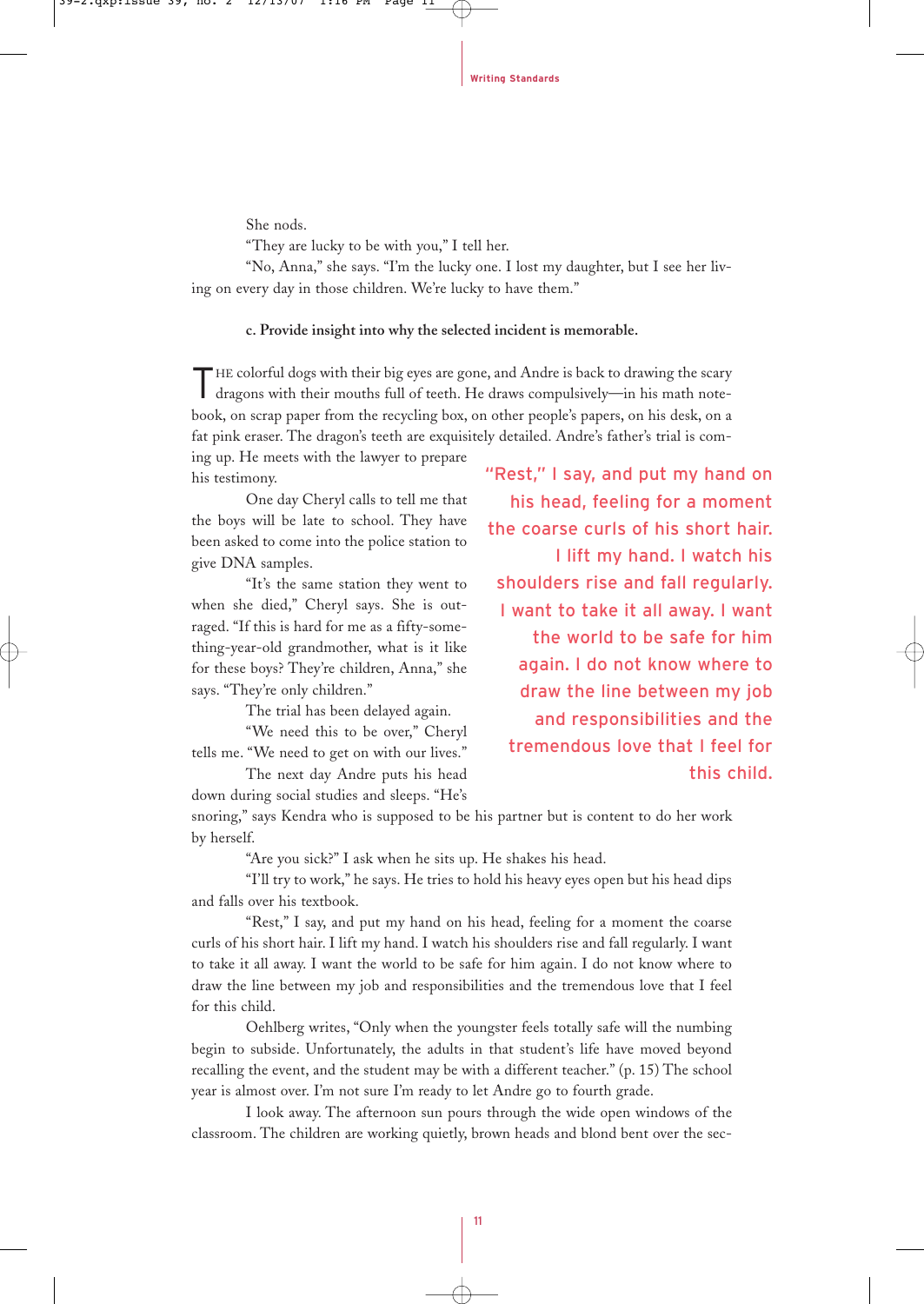tion of their textbook that has photographs of the Gold Rush and paragraphs about how immigration changed the face of San Francisco forever. The room smells like apples and microwave popcorn and outside we can hear the fourth-graders shouting in the yard.

I rest my hand on Andre's shoulder. He does not move. "Do you need help?" I ask Kendra.

"No," she grins as Andre snores beside her. "It's easier without him."

# **2.2 Write descriptions that use concrete sensory details to present and support unified impressions of people, places, things, or experiences.**

O<sup>N</sup> picture day Andre sits with an ashy cloud of sadness around him. His eyelids are heavy and his face hardly moves. His dark skin is several shades darker than usual, with smudges of almost purple under his eyes. His hair is freshly cut close to his skull and when I bend over his desk he smells of lemon. His red and white striped shirt is pressed.

As the children arrange themselves on the bleachers by height he hands me an envelope. "Smile," I call brightly, but his face does not change.

I open the envelope. Paper-clipped to his photo order is a note in Cheryl's neat cursive handwriting:

Dear Anna, FYI today is Tonya's birthday. She would have been 32 years old.

She is my age. Or would have been.

The children tickle each other and make rabbit ears for the camera. Andre pushes half-heartedly at the boy beside him. I wipe my nose with the back of my hand, rub my eyes, and step beside them for the group picture.

# **2.3 Write personal and formal letters, thank-you notes, and invitations: show awareness of the knowledge and interests of the audience and establish a purpose and context.**

If find Andre's drawings and notes crumpled at the end of the day under his desk, under my desk, under the carpet. The notebook that I have left at the peace table is full of find Andre's drawings and notes crumpled at the end of the day under his desk, under dragons, dogs, and his thick angry lines. In the interest of cleaning the classroom I take the notebook away and replace it with a pile of loose-leaf paper on a clipboard. I leave a new blue notebook on Andre's desk. I write a note to him on the front page telling him that it is for writing or drawing. I tell him to please stop drawing everywhere else, but to use this notebook anytime he wants, and to know that I may look at it sometimes.

"It's for me?" he asks and smiles. He starts writing. He sits and writes for nearly half an hour. I have never seen him this still or this quiet. When he is finished he says, "I can't believe that I wrote seven pages!" We go outside for recess. We come back inside. He keeps writing.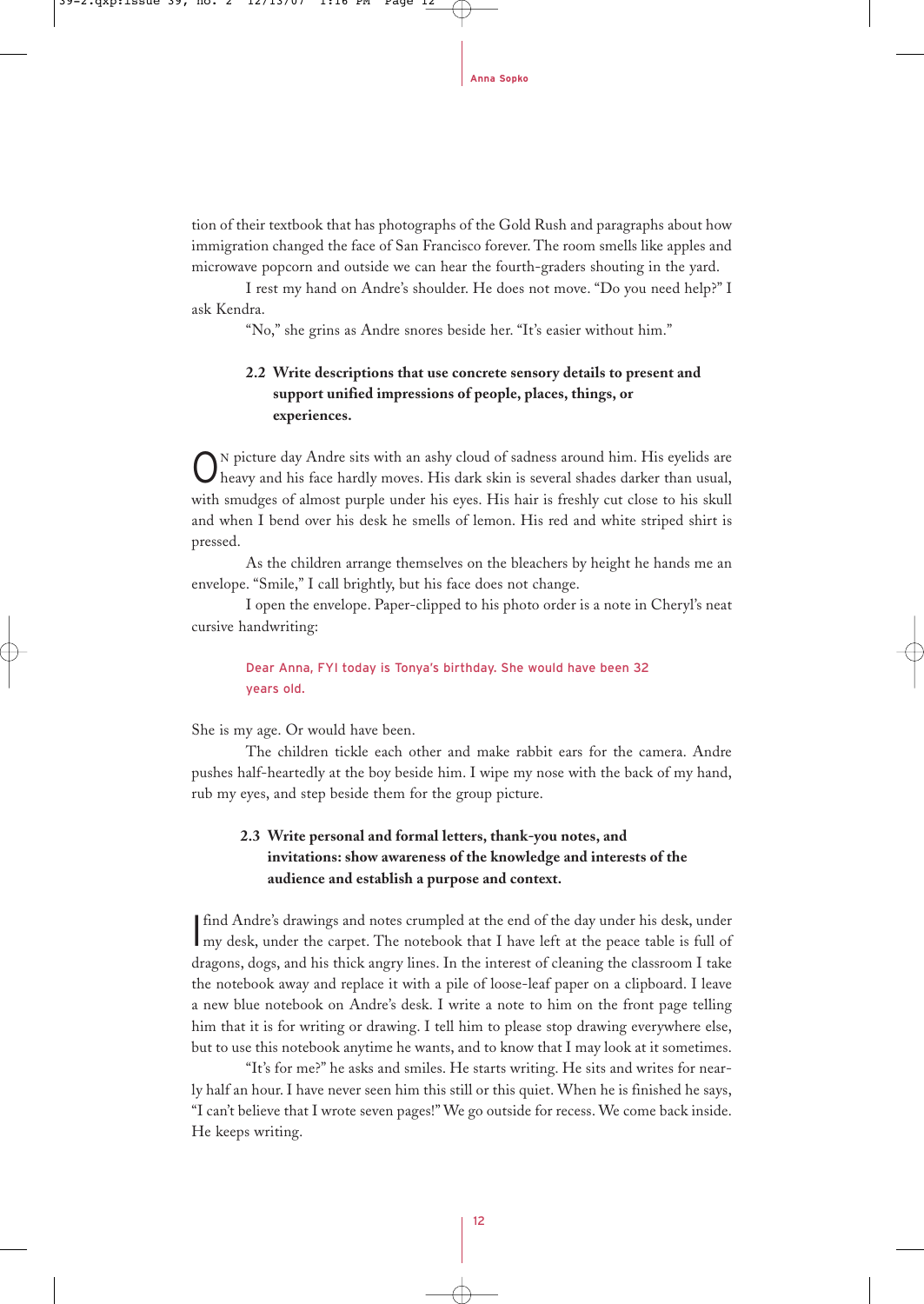I wonder if he will tell his story. I wonder if he will write about his mother. I think about the power of writing. We can change the world through writing. We can regain strength. We can survive.

I wonder if he will tell his story. I wonder if he will write about his mother. I think about the power of writing. We can change the world through writing. We can regain strength. We can survive.

But when I open the notebook I see my name. He has written me seven pages of letters. The first one says:

I want to stay with Anna because she is my good teacher for me and I know I need to go to fourth grade but if I can stay with her I will be very happy. I am learning a lot of words. If I have a problem at recess she helps me solve it. I am trying to be good.

I write him a note inside a card with a photograph of a dog. I thank him for his letter. "You do have to go to fourth grade, but we will always be friends," I write and I sign my name.

**b. Include the date, proper salutation, body, closing, and signature.**

A NDRE has taught me to contextualize the behavior of children in my classroom. He has made me think about my own emotions and how we learn to express what we feel. He writes boldly and honestly. He writes about what is real and makes me think I should do the same. I admire his strength. I admire his lack of inhibition. And I need to learn how to let him go.

Andre sits outlining the first of a host of dragons breathing fire. The dragons surround a solitary building. A tiny figure on the ground shoots up at them with a gun.

"Can I keep your drawing?" I request when he is finished. I am saving his work in a file, where I keep his psychological report and notes from his grandmother. I'm not sure what I expect to do with the file, but it seems important to have it.

"I'm sorry," Andre says politely. "I need it for a book that I am making."

"How about I make a photocopy?"

He smiles and nods happily.

It is not until I sit down to look at the photocopy that I see the small figure falling off the multi-story building encircled by dragons. "Help," says the bubble coming out of his tiny mouth.

I know that Andre is sorting things out on paper. I am not frightened for his safety, but I am a mandated reporter. If a child tells me about abuse or expresses suicidal thoughts, I have to be a responsible teacher.

"Come talk to me," I tell Andre after recess. The room is hot and the children are ready to go home for the weekend. They push each other out of the way between the tables. Their faces are flushed and tired. Their collective voices rise in volume exponentially for each minute I am not giving them my complete attention. I try to stay calm inside, but I am not.

"Tell me about your picture." I pull Andre closer to me, away from the building chaos.

"The dragons are trying to destroy the city," he says. "Why?" I ask.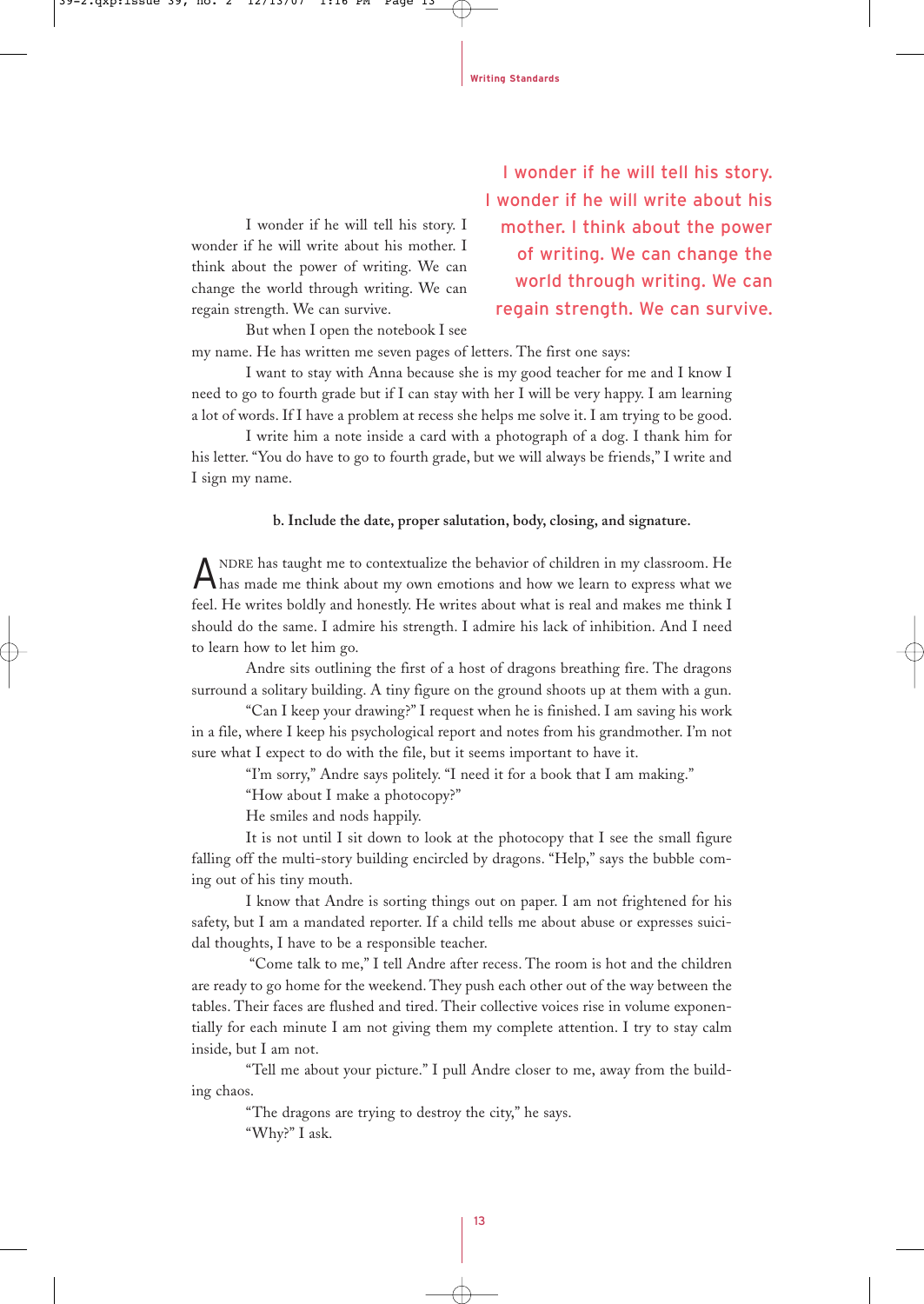"Tell me about your picture." I pull Andre closer to me, away from the building chaos. "The dragons are trying to destroy the city," he says. "Why?" I ask. "They don't know any better," he explains. "And this guy?" I point to the small figure. "Why is he jumping off the building?" "He's not jumping," Andre shakes his head . . . I see that the figure is not, in fact, jumping. His hands hold on to the edge of the building. He is trying to keep from falling.

"They don't know any better," he explains.

"And this guy?" I point to the small figure. "Why is he jumping off the building?"

"He's not jumping," Andre shakes his head, looking away towards Daniel who is wrapping the plastic cord of a pair of binoculars around his neck by the window.

"Daniel, stop," I yell across the room, willing Andre to stay with me.

I see that the figure is not, in fact, jumping. His hands hold on to the edge of the building. He is trying to keep from falling.

Andre is not afraid of falling. He lets himself feel the rush of emotion and pain and all the violent unpredictable reactions that accompany them. But when Andre lands, who will pick him up? Will he

still have the strength that he wraps around his tiny eight-year-old self when he is a teenager, a man, when he is haunted by the loss of his mother and his bottomless anger towards his father? Will he be able to write about his feelings in fourth grade? Will he draw his dogs with their big eyes? It is not the fall that we fear; it is the landing. Does he have the tools that he needs to survive when he hits the ground? And am I ready to let him fall?

"He isn't jumping?" I prompt Andre.

"No," he concurs with my guess. "He's falling. See? He's holding on."

"I see that he's holding on," I confirm. "Andre, is he going to be okay?"

"Yes," he nods, bending and opening the paperclip in his sweating hand. "Yes, he's going to be okay." ☺

*Note: Children's names have been changed to protect their identities.*